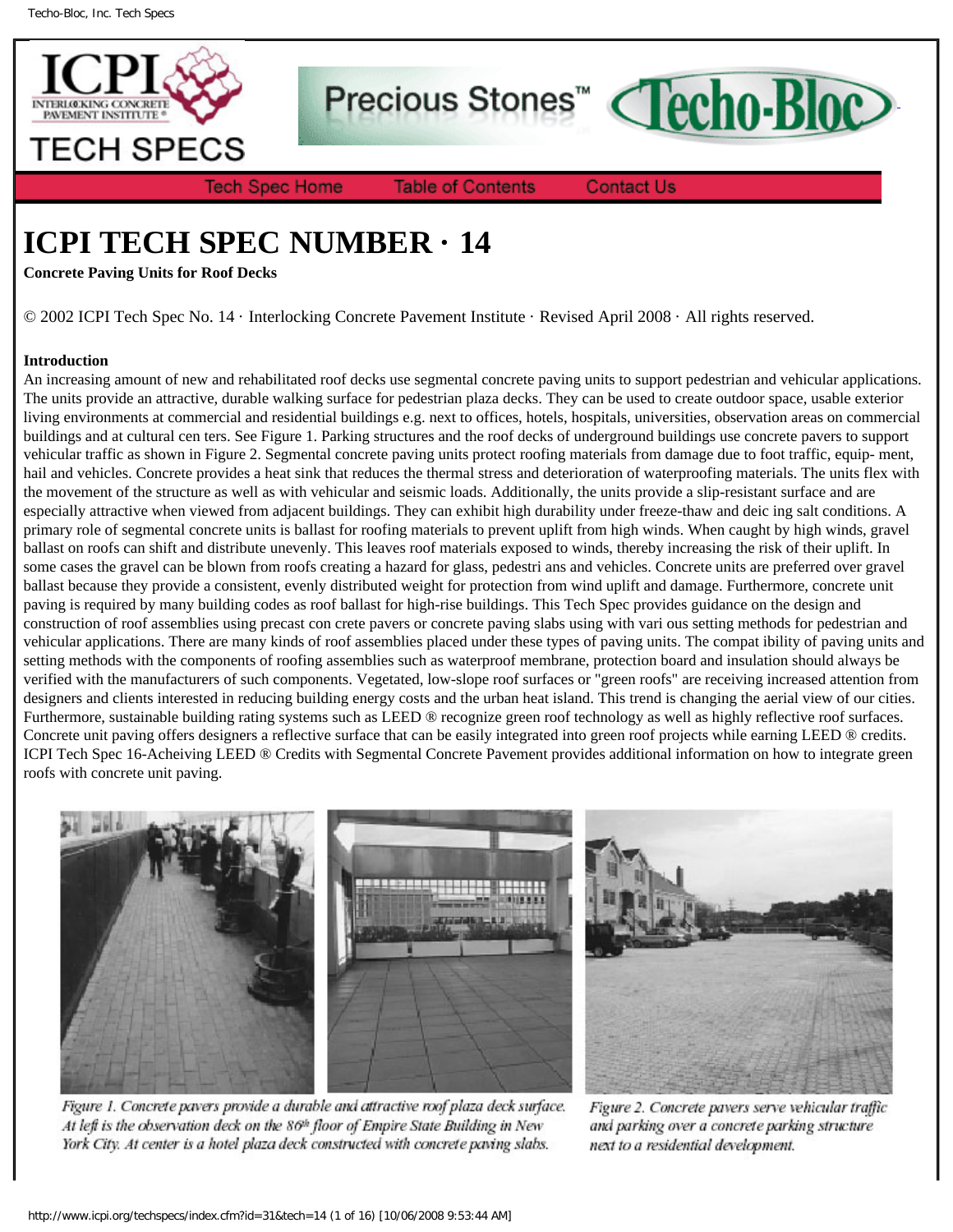## **Plaza Deck Components**

**Concrete pavers and slab**s--There are two cate gories of segmental concrete deck materials for roofs, concrete pavers and slabs. See Figure 3. Concrete pav ers are units that are a mini mum thickness of 2 3 / 8 in (60 mm) and whose length to thickness (aspect ratio) does not exceed 4 to 1. They con form to the requirements of ASTM C 936 (1) in the U.S. or CSA A231.2 (2) in Canada. These units can be used in pedestrian and vehicular applications. Concrete pavers 2 3 / 8 in. (60 mm) thick are commonly used in pedestrian plaza or terrace applications. When the capacity of the structure is limited to addi tional weight, units as thin as  $1/2$  in. (40 mm) have been used in pedestrian applica tions. For vehicular uses, the recommended minimum thickness of units is 3 1 / 8 in. (80 mm). Precast concrete paving slabs Open joints for drainage Roof drain Plastic pedestal Protection board (as required) Waterproof membrane Roof deck min. 2% slope to drain Figure 5 Figure 5. Paving slabs on pedestals Precast concrete paving slabs range in nominal size from 10 x 10 in. (250 x 250 mm) to 36 x 36 in. (910 x 910 mm). Like pavers, concrete paving slabs can be manufactured with a variety of colors, special aggre gates and architectural finishes to enhance their appear ance. Surface finishes include shot-blasted, hammered and ground or polished. They differ from pavers in that slabs typically require at least two hands to lift and place them, and the length to thickness (aspect ratio) is 4 to 1 or greater. Paving slabs generally range in thick ness from 1 1 / 2 in. to 2 in. (40 to 50 mm) and thicker units are also applied to roofs. Slabs are only for pedes trian plaza applications and are not recommended for vehicular use. Slabs risk tipping, cracking from bend ing forces, and shifting under repeated forces from turning and braking tires. Concrete paving slabs made in Canada should con form to CSA A231.1 (3). This standard applies to paving slabs used on roofs as well as at-grade con struction. The standard requires a minimum average flexural (bending) strength of 650 psi (4.5 MPa), freeze-thaw durability when exposed to deicing salts and conformance to dimensional tolerances. Flexural (rather than compressive strength) is used to assess unit strength since the larger slabs are exposed to bend ing and cracking. Compressive strength is excluded from the standard because it is not a true measure of the performance of the concrete. It can increase as the thickness of the tested unit decreases. Therefore, a high compressive strength test result required from a thin slab gives a false indication of a slab's resistance to bending since thinner slabs will break in bending more readily than thicker ones. Unit dimensions are measured on samples and compared to the dimensions of the manufacturer's product drawings. Allowable tolerances for length and width in CSA A231.1 are -1.0 to +2.0 mm from the manufacturer's product drawings. Height should not vary ±3.0 mm. Units should not warp more than 2 mm on those up to 450 mm in length and/or width. For units over 450 mm, warping should not exceed 3 mm. There is no standard for precast concrete paving slabs in the U.S. There are some lightweight, low-flexural strength ballast slabs (mistakenly named roof pavers) manufac tured with a tongue-and-groove or bevels along their sides to increase their interlock. Other designs include plastic fasteners to connect one unit to the next. These methods of joining the sides to one another provide greater resistance to uplift from wind. Figure 4 illus trates one type of unit with tongue and grooved sides (not visible) and connecting tabs between each unit. Some of these types of units are made with lightweight concrete, or are thinner in order to reduce the dead load on the roof structure. Some designs have grooves on their bottom surface. When installed, these follow the roof slope to help remove water. These types of units offer limited architectural enhancement from patterns, colors, or surface finishes. ASTM has issued C 1491, Standard Specifi cation for Concrete Roof Pavers (5). This product specification is appropriate for ballast-only type pav ing units (pavers or slabs) used only in direct contact with roof materials and only for limited pedestrian use such as walkways for maintenance personnel. Products that meet this standard should not be subject to constant pedestrian use, not placed on pedestals and never be subject to vehicles. Specifiers and contractors are advised to use roof paving products for vehicular and pedestrian applications that meet the previously mentioned ICPI guidelines or CSA standards. ICPI takes a conservative approach by not recognizing differences among shapes with respect to structural and functional performance. Certain manufacturers may have materials and data that discuss the potential benefits of shapes that impact functional and structural performance.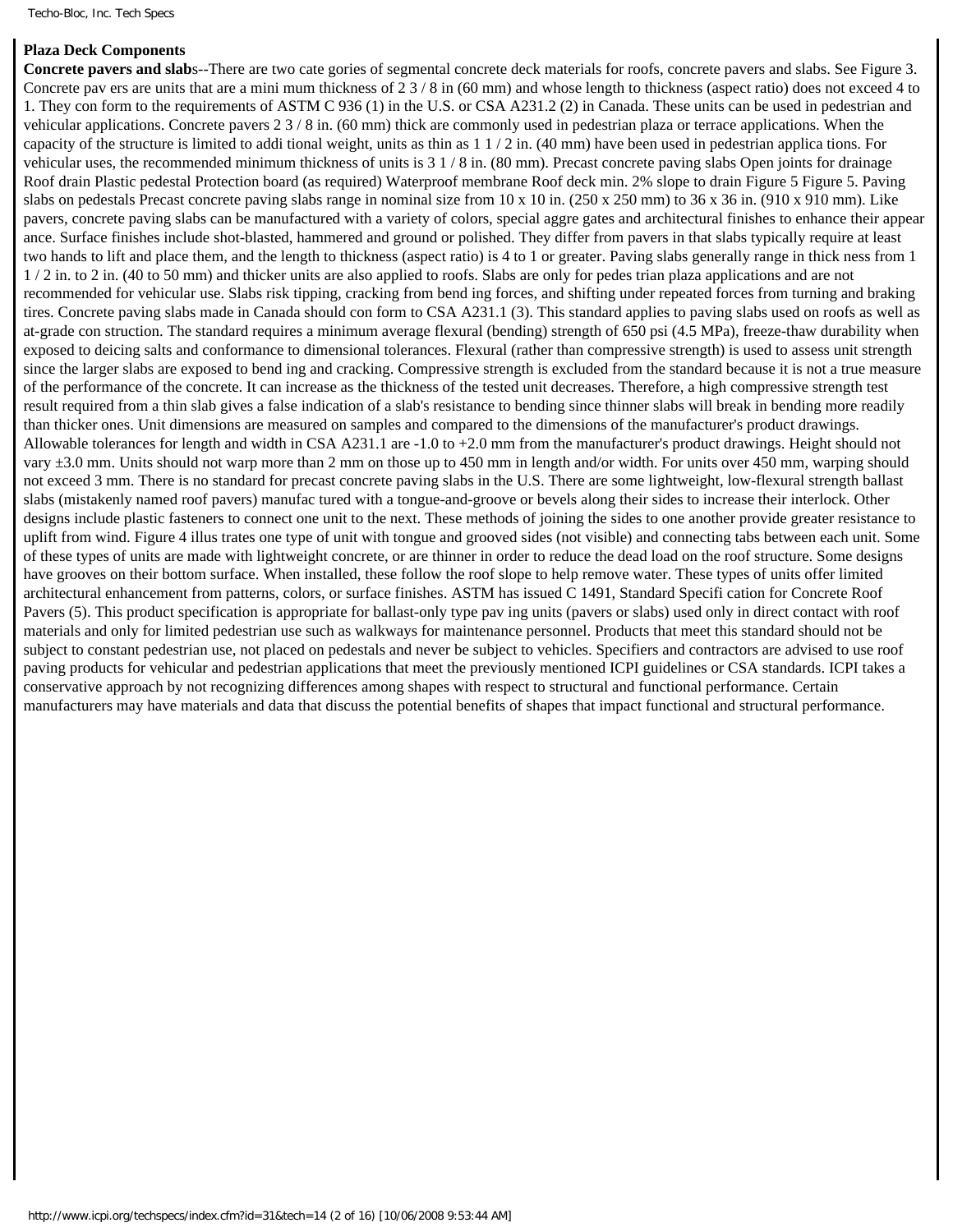

Figure 3. Concrete paver (left) and a concrete paving slab (right): similar paving products with varying applications for roof decks.





Figure 4. Some ballast-type slabs for roof decks are made with lightweight concrete materials. They can be joined with tongue-andgrooves and/or with connectors to resist wind uplift. This is one of several designs available.

## **Setting materials**

**Pedestals**--Paving slabs for plaza decks are often placed on plastic or fiberglass pedestals. The result is a level deck, concealment of slope and drains and water storage space under the units during very heavy rainfalls. Pedestal-set paving units install quick ly and enable fast removal for repair of waterproofing materials and for maintenance of deck drains. The units can be reinstated after repair with no visible evi dence of movement. Damaged paving units can also be easily removed and replaced. Figure 5 shows a diagram of a pedestal system with paving slabs. In most pedestal-set applications, units are 18 x 18 in. (450 x 450 mm) or larger. The corners of pav ing units rest on a plastic pedestal. These units usu ally require shimming after placement. Shims are inserted under the corners of a nonaligned paving unit until its surface is even with adjacent units. Some plastic pedestals have a built-in leveling device to reduce the amount of labor involved with shimming. Some are telescoping cylinders whose length can be changed by rotating an adjustable sleeve within another. Other designs have a base that tilts slightly to compensate for the slope of the roof. Vertical spacers are often molded in the plastic pedestals to ensure uniform joint widths among the paving units. The open joints allow runoff to pass through them onto the waterproof membrane and into roof drains. The joint created by the spacer should not exceed  $3/16$  in. (5 mm) and this will minimize the like lihood of tripping. Another type of pedestal system consists of 8 in. (200 mm) square extruded polystyrene blocks (typi cally 2 in. or 50 mm thick) glued together, spaced on a grid across the deck and adhered to a polystyrene insu lation board that rests on the waterproof membrane. Many contractors use 60 psi (0.4 MPa) polystyrene blocks to support the paving units. The bottom block of foam may have grooves in contact with roofing materials to facilitate drainage. The grooves should point toward drains. A patented leveling system trims the tops of the polystyrene blocks to the required height. Shimming is not necessary except for the occasional paving unit that might be slightly out of dimension. Spacing is typi cally maintained with neoprene rubber spacer tabs adhered to the corners of the paving units, although plastic pedestals can be used. This pedestal system supports units up to 36 x 36 in. (910 x 910 mm). The foam pedestals can extend as high as 2 ft (0.6 m). Figure 6 shows the foam pedestals in place and receiving the paving slabs (6).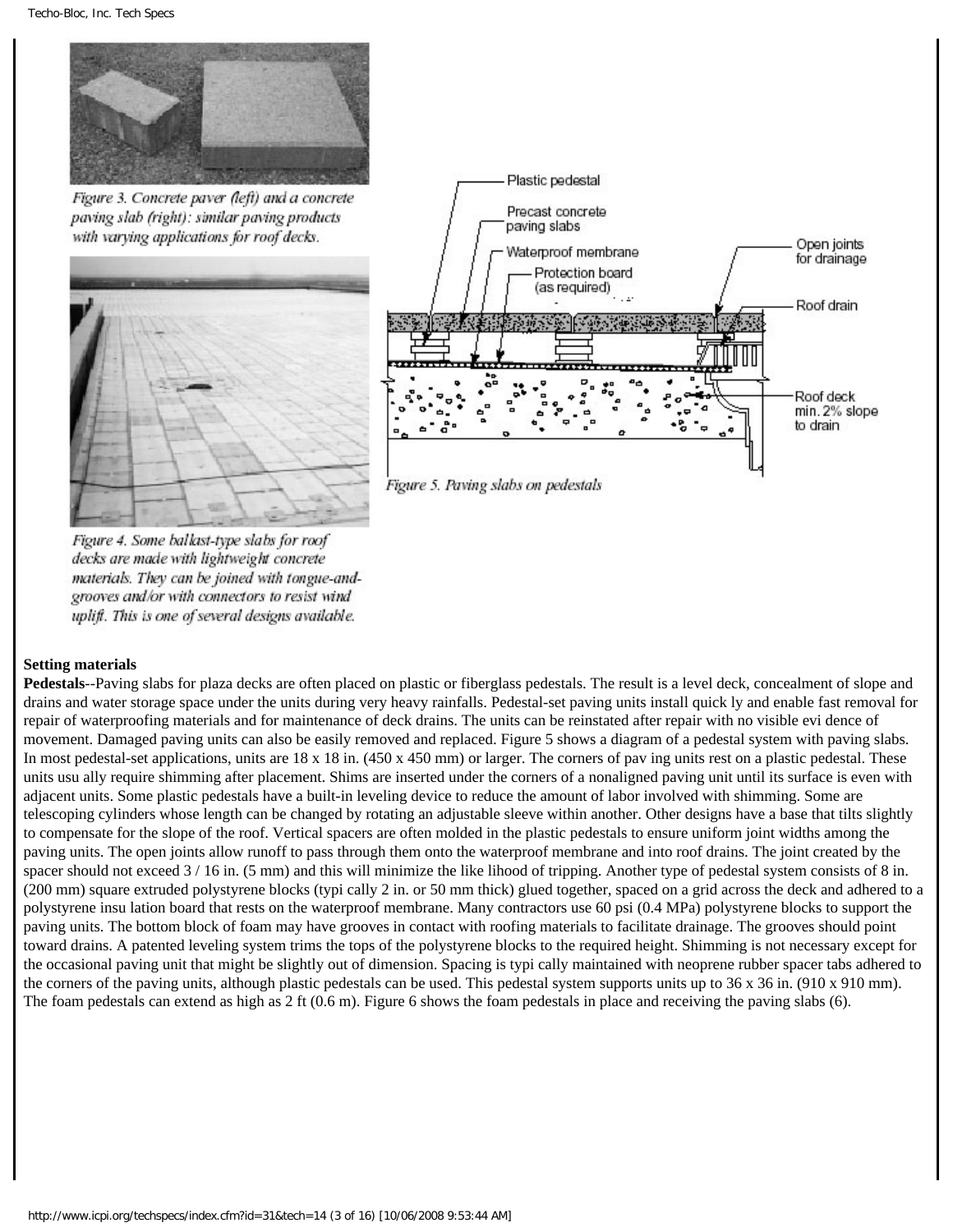

Figure 6. Focun pedestal system



Figure 7. Sand-set concrete pavers or slabs for a pedestrian roof plaza deck. Units no larger than 12 x 12 in. (300 x 300 mm) length and width are recommended for sand-set applications to avoid tipping.

**Bedding and Joint Sand for Pedestrian Applications--Sand-set pavers and slabs (up to 12 x 12 in. or 300 x 300 mm) are common options for** pedestrian applications. The typical sand thickness is nominal one inch (25 mm). Figure 7 illustrates a sand-set applica tion for pedestrians. A key design consideration is not allowing the bed ding sand to become saturated. Continually saturated sand and joints can support moss or vegetation that eventually clogs roof drains. Saturated sand can increase the potential for efflorescence that might exist in some concrete paving units. While not attractive, efflorescence will eventually disappear and it is not detrimental to structural performance. The risk of saturated bedding sand is reduced by adequate slope of the roof structure and correct sand gradation. Sand requires at least a minimum deck slope of 2% to drain. Gradation of the bedding sand for pedestrian applications should conform to ASTM C 33 (7) or CSA A23.1 "FA 1" (8). It is important that no material (fines) pass the No. 200 (0.075 mm) sieve as the pres ence of this size of material will greatly slow the movement of water through the bedding sand. Recommended gradations for pedestrian applications are provided in Table 1. Limestone screenings or stone dust should not be used since they typically have fines passing the No. 200 (0.075 mm) sieve. It is accepted con struction practice to use bedding sand for joint sand. Additional effort in sweeping and compacting joint sand may be required to work the larger particles down the joints. The sand should be dry when applied so that it flows freely into the joints.

| <b>Grading Requirements for Bedding Sand</b> |                 |                      |                 |  |
|----------------------------------------------|-----------------|----------------------|-----------------|--|
| ASTM C33                                     |                 | <b>CSA A23.1FA1</b>  |                 |  |
| Sieve Size                                   | Percent Passing | Sieve Size           | Percent Passing |  |
| 3/8 in.(9.5 mm)                              | 100             | $10 \text{ mm}$      | 100             |  |
| $No. 4(4.75 \text{ mm})$                     | 95 to 100       | $5 \,\mathrm{mm}$    | 95 to 100       |  |
| No. 8 (2.36 mm)                              | 85 to 100       | $2.5 \text{ mm}$     | 80 to 100       |  |
| No. 16 (1.18 mm)                             | 50 to 85        | $1.25 \,\mathrm{mm}$ | 50 to 90        |  |
| No. 30 (0.600 mm)                            | $25$ to $60$    | $0.630$ mm           | 25 to 65        |  |
| No. 50 (0.300 mm)                            | 10 to 30        | $0.315$ mm           | 10 to 35        |  |

Table 1. Bedding and Joint Sand Gradation for Concrete Pavers and Paving Slabs for Roof Decks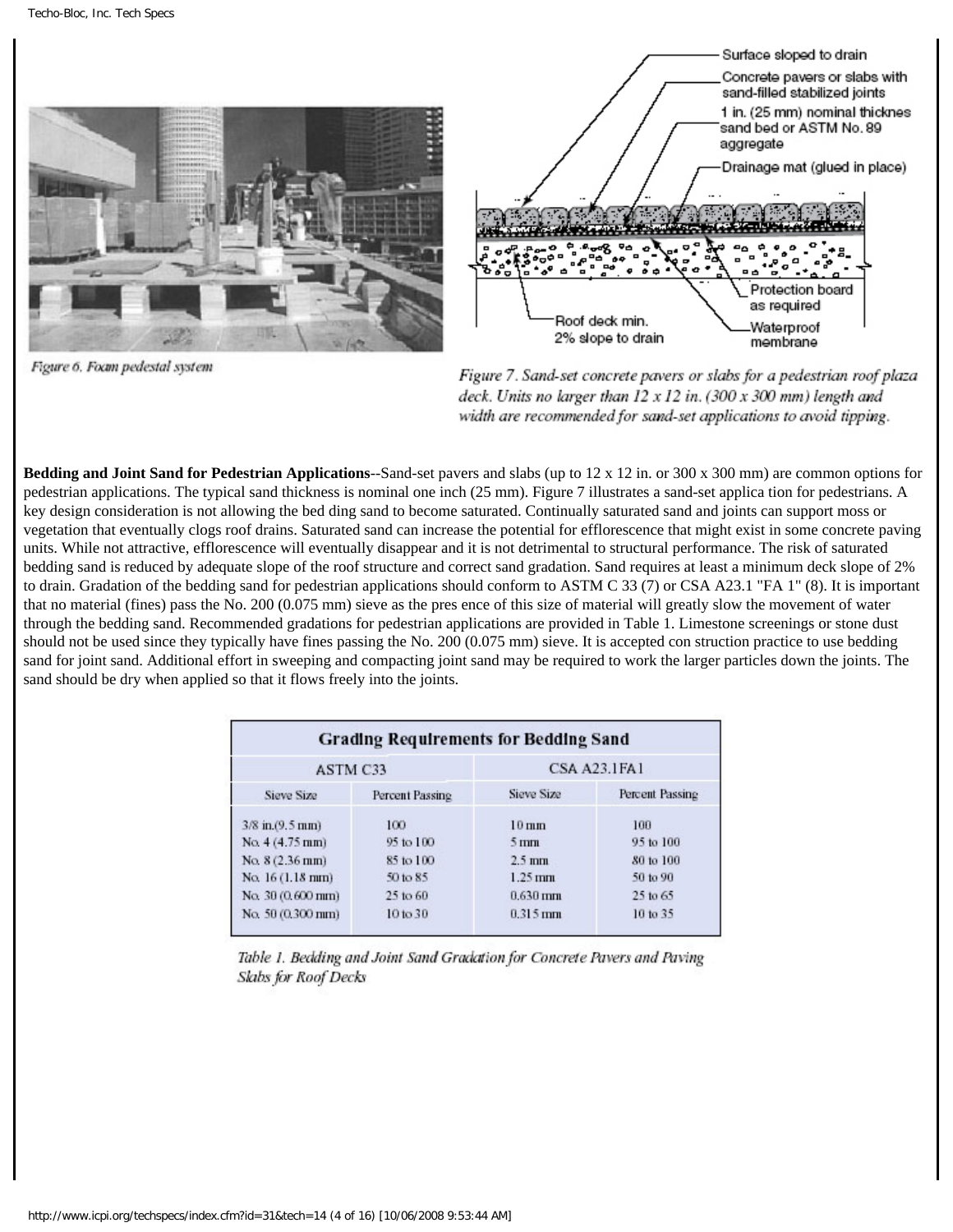

Figure 8. Neoprene adhesive on an asphalt-stabilized sand setting bed

| <b>Grading Requirements for ASTM No. 9 and</b><br><b>ASTM No. 89 Bedding Materials</b>                                    |                                                       |                                                              |  |  |
|---------------------------------------------------------------------------------------------------------------------------|-------------------------------------------------------|--------------------------------------------------------------|--|--|
| Sieve Size                                                                                                                | ASTM No. 9<br><b>Percent Passing</b>                  | ASTM No. 89<br>Percent Passing                               |  |  |
| $1/2$ in. $(12.5$ mm $)$<br>$3/8$ (9.5 mm)<br>No. 4 (4.75 mm)<br>No. 8 (2.36 mm)<br>No. 16 (1.18 mm)<br>No. 50 (0.300 mm) | 100<br>85 to 100<br>10 to 40<br>$0$ to $10$<br>0 to 5 | 100<br>90 to 100<br>20 to 55<br>5 to 30<br>0 to 10<br>0 to 5 |  |  |

Table 2. ASTM No. 9 or 89 materials for the bedding material may be an advantageous alternative to some sands for vehicular and pedestrian applications

*With any segmental paving system, the final, installed result should provide a smooth, stable, and even surface. For pedestrian plaza deck applications, lipping tolerances among adjacent paving units should be no greater than 1/8 in. (3 mm). Surface tolerances of the finished elevations should be no greater than ±1/8 in. (±3 mm).*

**Bedding and Joint Materials for Vehicular Applications**--As with pedestrian plaza or terrace applications, bedding materials for vehicular applica tions need to freely drain water so that they do not become saturated. Again, an essential roof structure requirement is a 2% minimum slope. Parking decks with saturated bedding sand subjected to constant wheel loads will pump sand laterally or upward and out of the paving assembly. Joint sand is carried out as well, and loss of interlock follows. An unstable surface results where loose pavers receive damage (chipping and cracking) from continued wheel loads. Loss and lateral movement of bedding sand can result in dam age to and leaks in the waterproof membrane from loose paving units. In a few older, vehicular roof deck applications, there have been instances of bedding sand becoming clogged with fines over several years. The source of fines is likely from a combination of a lack of adequate slope, dirt deposited from vehicles and sometimes from degradation and wearing of the sand into finer material under constant traffic. The fines eventually accumulate in the bedding sand and slow drainage. To help prevent the bedding layer from becoming saturated or becoming clogged, bedding material with a coarser gradation than that shown in Table 1 may be advantageous for vehicular or pedestrian applications. An example is material conforming to the gradation of ASTM No. 9 or No. 89 aggregate (9). See Table 2. The void space in this aggregate can allow for movement and removal of fines. Joint sand should have sufficient coarseness such that it is does not vacate the joints by working its way down and into the bedding material. The bedding material gradation should overlap with that of ASTM C 33 or CSA A23.1 joint sand to help prevent it from working into the bedding sand.

**Joint Sand Stabilization**--Joint stabilization materials are recommended in sand-set roof appli cations for pedestrian and vehicular use. They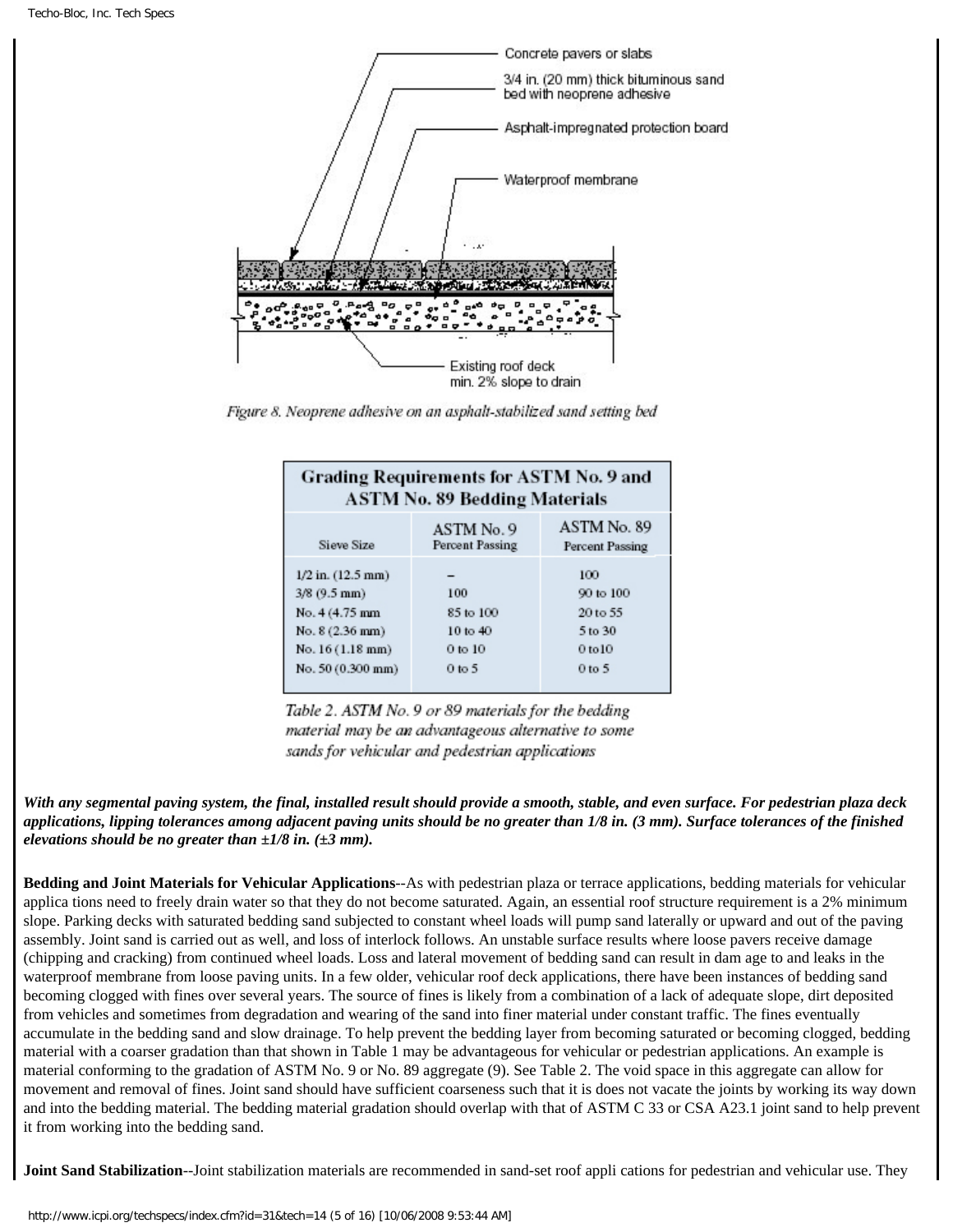are applied as a liquid or mixed dry with the joint sand and activated by moistening the joints with water. These materials reduce infiltration of water and ingress of fines brought to the surface by vehicles, and they achieve early stabilization of joint sand. Stabilization can help prevent the joint sand from being washed out by rainfall or blown out by winds. ICPI Tech Spec 5- Cleaning, Sealing and Joint Sand Stabilization of Interlocking Concrete Pavements offers further guidance on the types of joint stabilizers and their applications.

**Neoprene adhesive with bitumen-sand bed**-- This setting method typically involves applying an asphalt primer to the substrate and then placing a 3 / 4 in. (20 mm) (1 in. or 25 mm maximum) thick asphalt stabilized sand layer over it, followed by a neoprene adhesive. The sand asphalt mix is applied hot and compacted. The units are set into the adhesive after a dry skin forms and the joints are then filled with sand. Figure 8 provides a schematic cross-section. The waterproof membrane manufacturer should confirm compatibility of the primer, asphalt setting bed and adhesive with the membrane. Joint sand stabilizer can provide early stabilization of the joint sand. Cement mixed with sand to stabilize it in joints is not recom mended since the cement can stain the surface of the paving units. Drainage should be provided at roof drains as with sand-set assemblies. This includes holes in the sides of roof drains to remove water that collects below the paving units. Details on drains are discussed later.

**Mortar**--While it is not a common setting mate rial, a mortar bed (approximately 3:1 sand to cement) may be used to level and secure pavers or slabs. This setting method is not used over drainage mats. See Figure 9. Like a bitumen setting bed, mortar is costly to remove and replace should there be a need for roof maintenance. In addition, mortar deteriorates in freeze thaw climates, and especially when exposed to deicing salts. In ASTM C 270, Standard Specification for Mortar for Unit Masonry, the Appendices include a table on the Guide for the Selection of Masonry Mortars. While Type S is recommended, the guide states caution in selecting mortar for horizontal appli cations. While they are not foolproof, latex or epoxy modified mortars can reduce the onset of deteriora tion from freeze-thaw and salts making them accept able for some pedestrian applications. However, loading and environmental factors preclude the use of mortar-set paving units for vehicular applications, and this setting method is better suited for nonfreezing areas.

## **Geotextiles, Protection Board, Insulation and Drainage Mats**

**Geotextiles**--With sand or aggregate bedding mate rials, geotextile will be needed to contain them and keep them from migrating into deck drains or through wall drains such as scuppers. In addition, sand or aggregate requires geotextile under it to pre vent loss into the protection board and insulation (if used). Geotextile manufacturers should be consulted on geotextile selection. The fabric should be turned up against drains, vents and other protrusions in the roof and along parapets and walls. To contain sand and aggregate bedding materials, the geotextile should extend up the side. Figure 10 shows this detail which will help prevent loss of bed ding materials from a deluge of rainfall that causes temporary ponding around the drains. A separate piece of geotextile is wrapped around the roof drain to prevent loss of bedding sand or aggregate.

**Protection board**--Most waterproofing systems require a protection board over them to prevent dam age to the waterproofing from paving units and to reduce thermal stresses from temperature changes. This can be an asphaltic protection board or other materials. The manufacturers of waterproofing sys tems can provide guidance on the use of protection layers and they can recommend specific materials when this option is required. Protection board is generally not used in vehicular applications.

**Insulation**--If a pedestrian plaza deck covers an inhabited space, insulation may be required. Insulation typically consists of foam or fiber boards placed over the waterproofing. Sometimes they are adhered direct ly to the waterproofing. Insulation may be tapered to roof drains to facilitate movement of water into the drains. Insulation board in contact with the waterproof membrane should have drainage channels to facilitate drainage of water under it. Insulation under pavers in vehicular applications requires careful design and execution. As with other engineered pavements, con sult an experienced designer familiar with these appli cations. A secure location for insulation is sandwiched in place inside the concrete deck.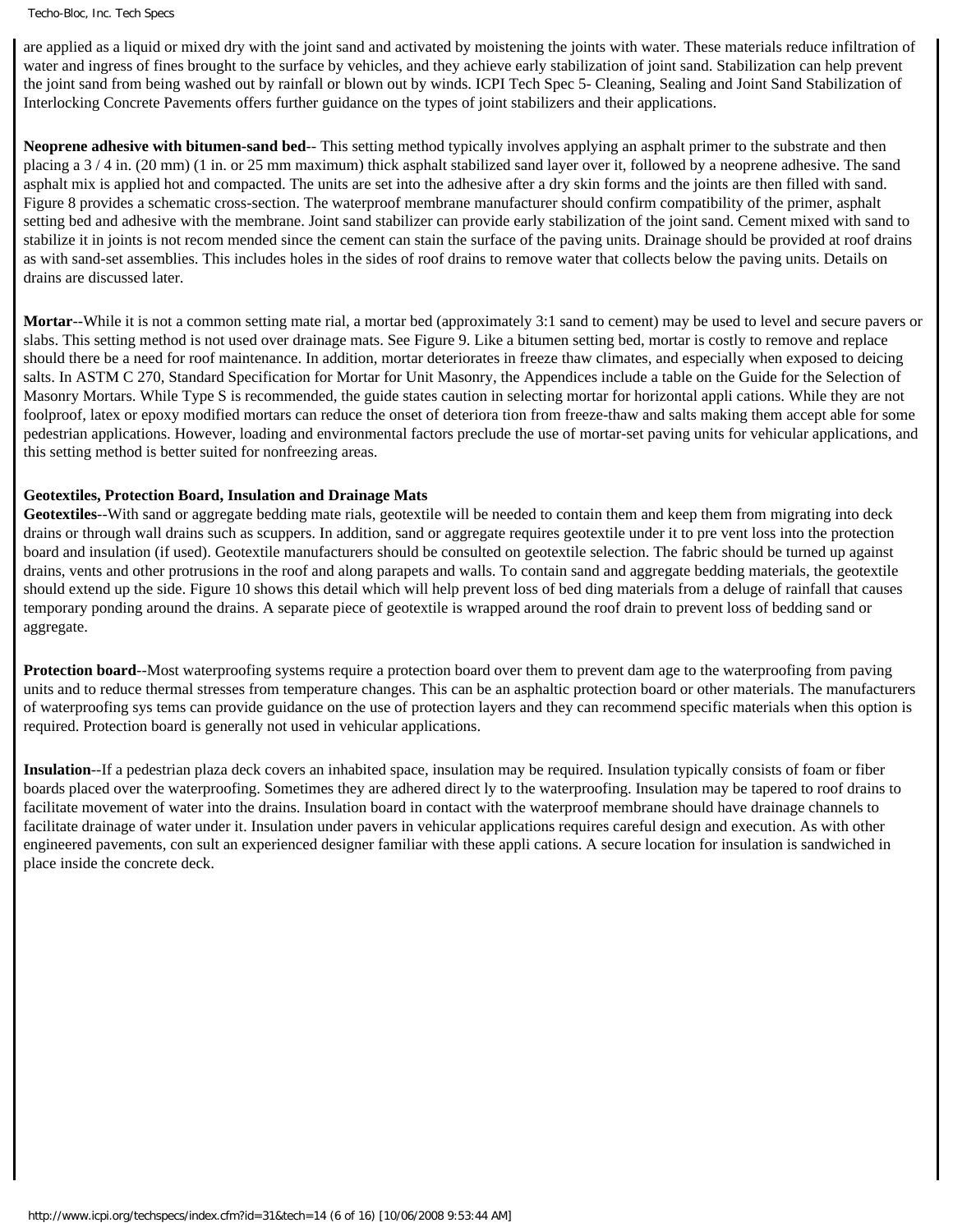

**Drainage mats**--Drainage mats are generally placed under bedding sand and over waterproof mem branes to accelerate drainage of water from the sand. Drainage mats are typically  $1/4$  to  $3/8$  in. (6 to 10 mm) thick. They consist of a plastic structure covered by geotextile. The structure and geotextile support and contain the bedding sand under the paving units while allowing water to move into it and laterally to roof drains. They are recommended in pedestrian applica tions under a sand setting bed. They should be placed at a minimum of 2% slope. Installation of drainage mats for pedestrian applica tions should start at the lowest slope on the roof with the work proceeding upslope. Flaps on each should go under the next (in a manner similar to placing roof shingles) so that the water drains from one section to the next. This helps prevent water from leaking under the mats. While mats reduce the amount of water reaching the waterproof membrane, they are not a substitute for deck waterproofing. The paving installa tion contractor should install mats. Drainage mats are typically supplied in rolls making them difficult to flatten, and they often don't remain flat during installation. An adhesive between the mat and waterproof membrane will likely be required to maintain flat drainage mats during their installation. Drainage mats can be used under foam or plastic pedestal systems. While drainage mats may be tested according to the compressive strength test method in ASTM D 1621 (10), they may require additional test ing by pre-loading to ensure that they will not crush under loads from the pedestals. Drainage mats should not be used under vehicles. Mats deflect under wheel loads, eventually fatiguing, compressing and deforming. Repeated deflection tends to shift the pavers, bedding and joint sand, making interlock difficult to maintain. The deflection causes the joint sand to work its way into the bed ding and the bedding sand shifts under loads, espe cially when saturated. The loss of joint and bedding sand, with possible eventual crushing of the mat, retains water and this can saturate the bedding sand.

### **Waterproof Membranes**

The choice of waterproofing is influenced by the application, the project budget, the deck materials under it and the type of structure supporting the roof. There are three broad types of waterproofing materi als used under concrete paving units. They are sin gle-ply, liquid membranes, built-up or modified bitumen roofing. A brief description of these materi als follows with their compatibility to segmental paving (11,12).

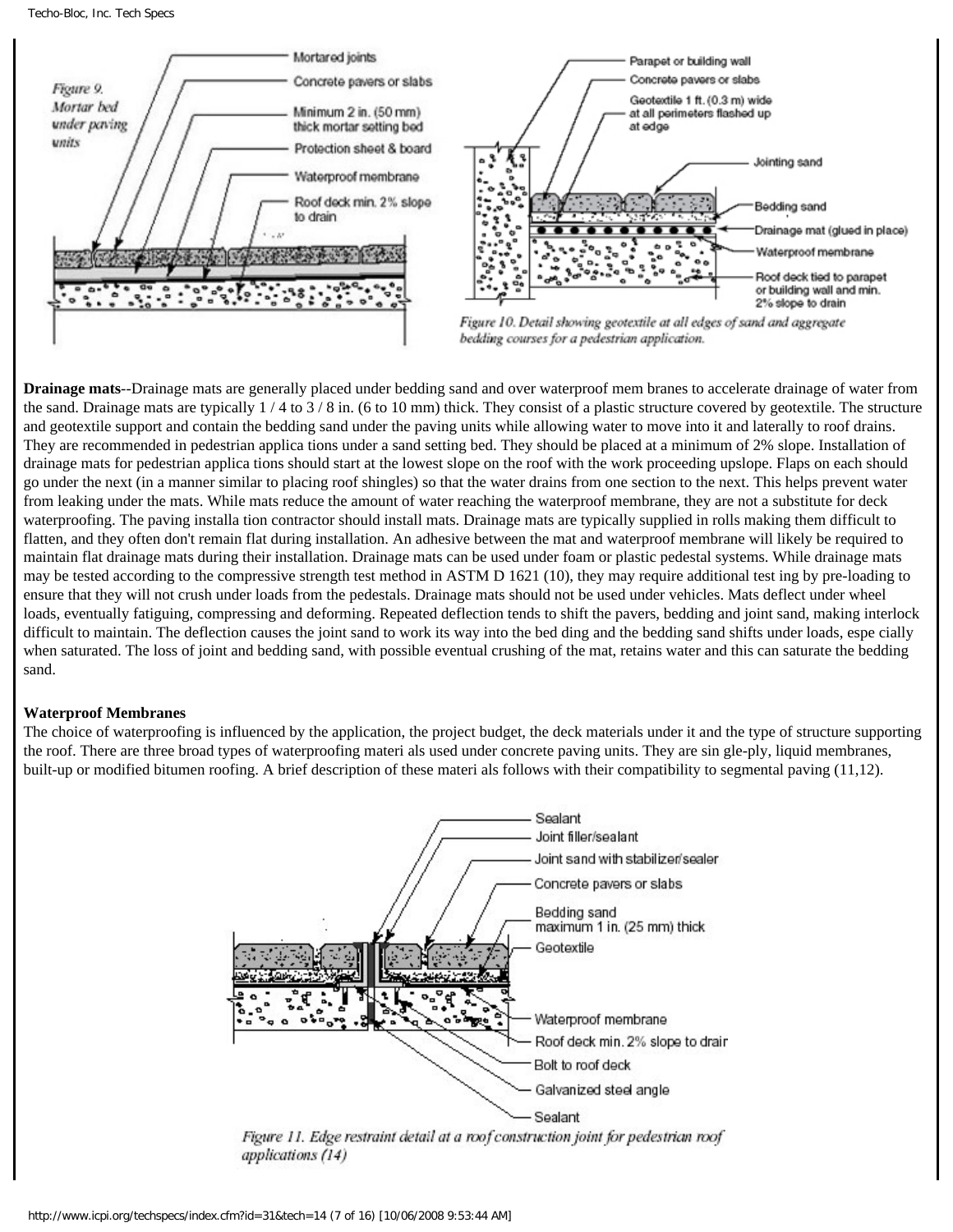Single-ply roofing is strictly for pedestrian appli cations and it is the most widely used waterproofing. It is typically made from vulcanized (cured) elasto mers such as ethylene propylene diene monomer (EPDM), neoprene, or butyl. These flexible sheets have excellent weathering properties, high elongation and puncture resistance. When assembled on a roof, the sheets are spliced together at the job site with an adhesive. The entire assembly of sheets can be loose laid and ballast provided by paving units. They also can be partially or fully adhered, or mechanically fastened to the roof deck. Another type of single-ply membranes includes non-vulcanized elastomers such as polyisobutylene (PIB), chlorinated polyethylene (CPE), chlorosulfan ated polyethylene (CSPE). These materials are usually reinforced with a polyester mat laminated between two plies. Thermoplastics such as polyvinyl chloride (PVC) sheets are heat welded in the field. Like the elastomers, PVC is loose-laid with ballast paving units, partially or fully adhered, or mechanically fastened to the deck material. Rubberized asphalt membranes and polyethylene laminates have been used extensively to waterproof pedestrian plaza decks. Prefabricated sheets are made in small sheets and are spliced together in field. They generally are fully adhered to the concrete deck, so their longevity is highly dependent on the quality of the workmanship in splicing and on the smoothness and quality of the concrete. Manufacturers of single-ply membranes should be contacted about the extent of warranties on the field splices under paving units. Additional measures may be necessary to protect the splices from the paving. This can include installation of a second, sacrificial membrane layer directly under the paving units. Liquid applied membranes are installed either hot or cold depending on the materials. Rubberized asphalt membranes are hot applied to the concrete deck to form a continuous coating with no seams. These are for pedestrian plaza decks only. Cold applied liquid resins and elastomers such as polyure thane are generally suitable as waterproofing on con crete decks subject to vehicular use. Sprayed-in-place polyurethane foam acts as an insulator and as water proofing. The material is soft and is not recommended for use with concrete paving units. Built-up roofing is made from paper, woven fabric or glass fiber mats, polyester mats or fabrics adhered together in alternating layers with bitumen or coal tar. The exterior surface of the layers is covered with bitu men or coal tar. Built-up roofs use concrete pavers or slabs as a walking surface to prevent wear and punc ture of the membrane, especially around mechanical equipment. The use of pedestal systems should be avoided in built-up roofing due to the likelihood of indentations in the layered waterproofing materials. Modified bitumen consists of plastic or rubber additives pressed into asphalt sheets. They are installed by heating the sheets with a torch and applying them to the deck substrate, or by mopping bitumen and securing them to the substrate with it. Some systems use cold cement or mastics to adhere the sheets to the substrate. Some modified bitumen waterproofings create overlap "bumps" every yard (meter) or so. There can be an additional construction cost to avoid these when using a pedestal system. These systems do not require segmental paving ballast unless insula tion needs to be secured in place. While these sys tems are generally compatible with concrete paving units in pedestrian applications, manufacturers should be contacted for verification of use with paving units under vehicular traffic. Each of these waterproofing systems has advan tages and disadvantages on speed of installation, costs, durability and manufacturer warranties. Many water proof membrane manufacturers require the use of roofing contractors that have been certified to install a particular manufacturer's roofing system. The subject of roof waterproofing is large and outside the scope of this publication. There are many references on roofing and waterproofing systems. An overview is provided in Roofing--Design Criteria, Options, Selection (12). Other resources are publications by the National Roofing Contractors Association at http://www.nrca.net and the Roof Consultants Institute at http:// www.rci-online.org.

#### **Deck Structure Systems**

**Concrete**--There are four types of concrete deck structural systems (11). They are reinforced concrete slabs, post-tensioned slabs, pre-stressed precast ele ments such as "T" beams with a concrete topping, and concrete poured onto and formed by steel decks. Each type responds to waterproofing differently. For example, volumetric changes in reinforced concrete slabs can cause reflective cracking in liquid-applied membranes and some fully adhered bituminous sys tems. Post-tensioned slabs are generally suited for liquid applied membranes because the slabs have a low amount of deflection and cracking. Loose-laid waterproofing systems are suited for over precast ele ments because they can accommodate the many joints in the deck, whereas liquid-applied and fully adhered membranes are prone to reflective cracking and splitting at joints. In lighter, less expensive roofs, the concrete deck is poured onto and formed by a corrugated steel deck. In some cases the concrete is lightweight, i.e., weighing less per cubic foot or cubic meter than ordinary ready mixed concrete. The weight of lightweight concrete is reduced by using lighter aggregates and by air-entrain ing the concrete mix. Lightweight concrete reduces loads on the columns and beams, thereby reducing their size and expense. (See Reference 13 for further information on lightweight concrete.) Steel decks topped with concrete should be vented so that moisture can escape if waterproofed with liquid-applied or fully adhered materials. Some waterproofing manufacturers do not recommend use of their materials over light weight concrete.

**Steel**--Corrugated steel decks are generally cov ered with insulation and loose-laid single-ply membranes. This inexpensive assembly often uses ballast made with lightweight concrete paving units. These assemblies typi cally do not use heavier precast concrete pavers or paving slabs.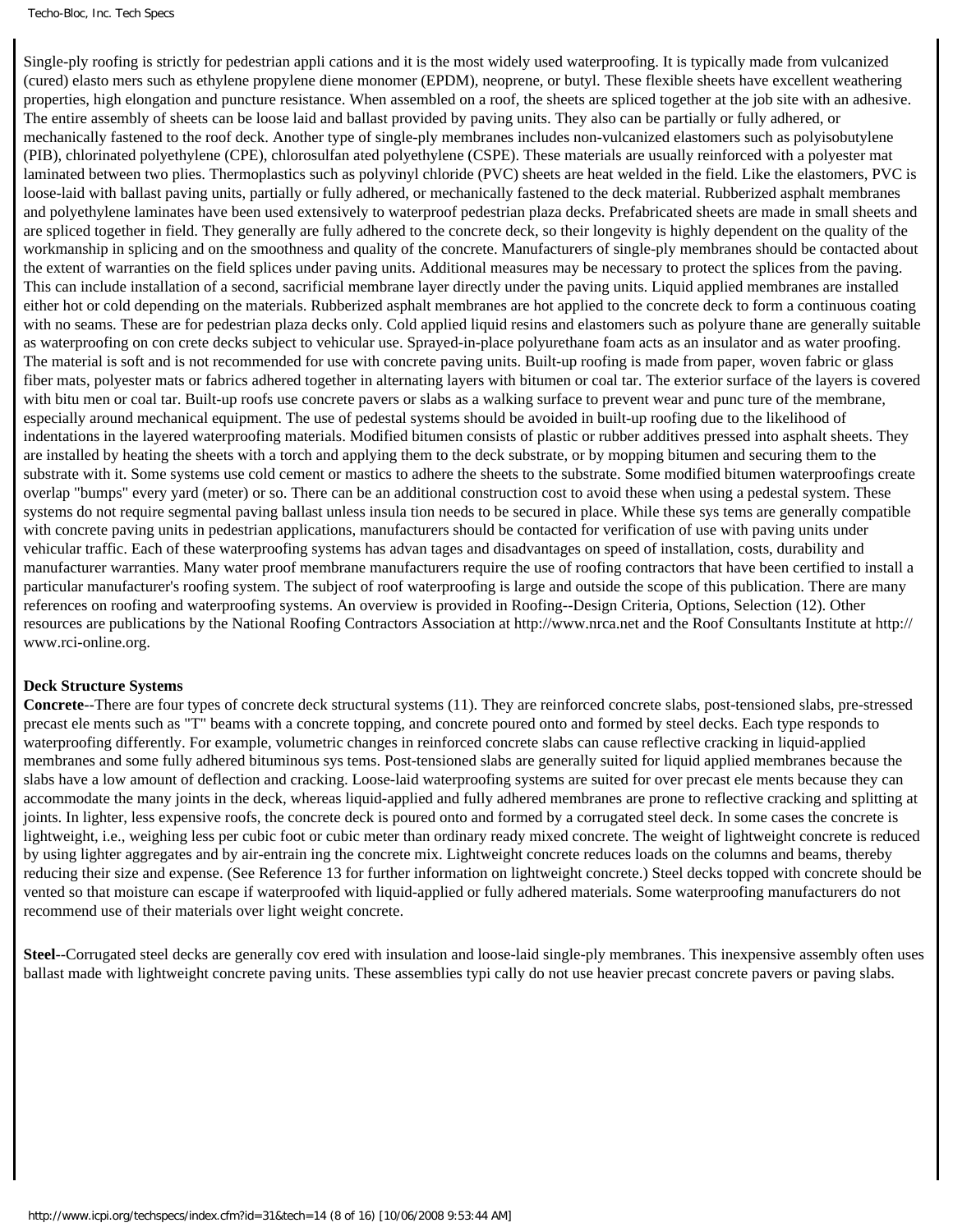

Figure 12. An absence of edge restraints and use of a sealant in this construction joint caused the pavers to shift and open their joints on both sides of the sealant.

## **Design Considerations**

**Detailing for movement for pedestrian application**s--Roof joints should be located when there is a change in roof direction, dimension, height, material, or when there are extreme differ ences in humidity or temperature within a building. Most roof structures have joints that allow each part of the structure to move independently due to settlement, seismic activity and thermal expansion/contraction. There is usually a flexible sealant in the joint to prevent water from entering and leaking into the space below. The sealant can be a compression seal squeezed into the joint, or a more expensive and durable strip seal. A strip seal is a length of flexible material fastened to metal clips secured to the concrete deck. The strip seal flexes with the movement of the adjacent structures. Figure 11 illustrates a joint in a concrete struc ture and with sand-set paving units over it. Expansion joints should be treated as pavement edges. As with all segmental pavement construc tion, an edge restraint is required to hold the units together. Figure 11 shows steel angle restraint on both sides of the joint and secured to the concrete deck. There should be a compression seal at the top against the steel edge restraints, as well as one between the concrete decks. This detail is recom mended at roof expansion joints for pedestrian applications. This detail shows the paving pattern stopping at a joint in the deck and resuming on the opposite side. The sealant is joined to the edge restraint and not to the sides of the paving units. The use of a sailor or soldier course of pavers on both sides of the joint will present a clean visual break in the pattern. Figure 12 shows the consequences of not stopping the pattern with an edge restraint at an expansion joint. The pav ers separated and exposed the bedding sand and waterproof membrane. Parapets or building walls can typically serve as edge restraints. For sand-set paving assemblies, expan sion material should be placed between the outside edge of the pavers and vertical walls of buildings when functioning as separate structures from the deck on which the paving units rest. Figure 13 shows this detail with expansion material. It should not adhere to the paving units or the wall, but should independently expand and contract with their movement. Expansion materials at the perimeter of the pavers are not neces sary to place against walls or parapets when the pavers are resting on the same structure as the walls. Figure 10 illustrates this condition.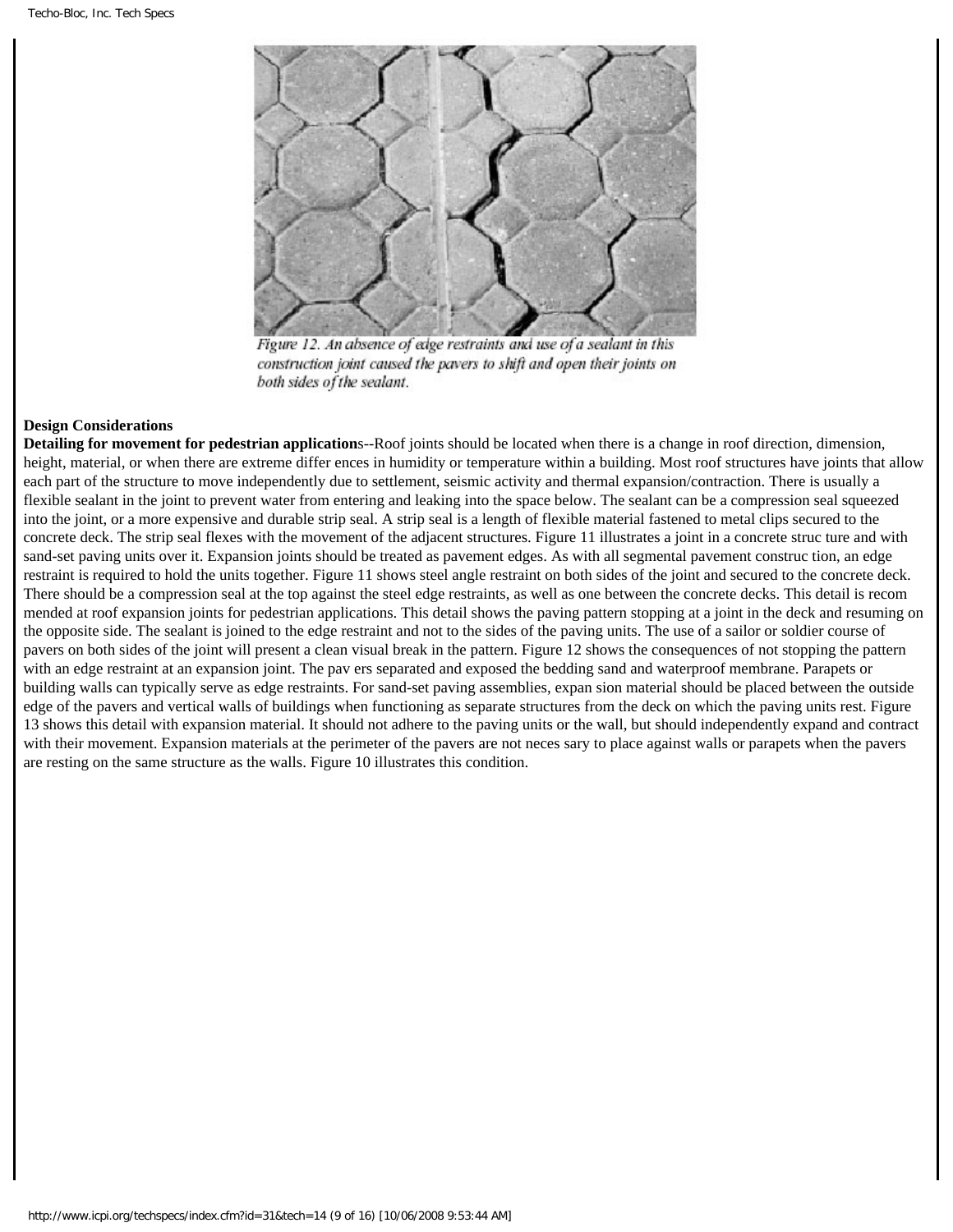





Figure 14. Edge restraint detail at a roof expansion joint for vehicular applications



Figure 15. An absence of holes in the sides of this roof drain led to ponding.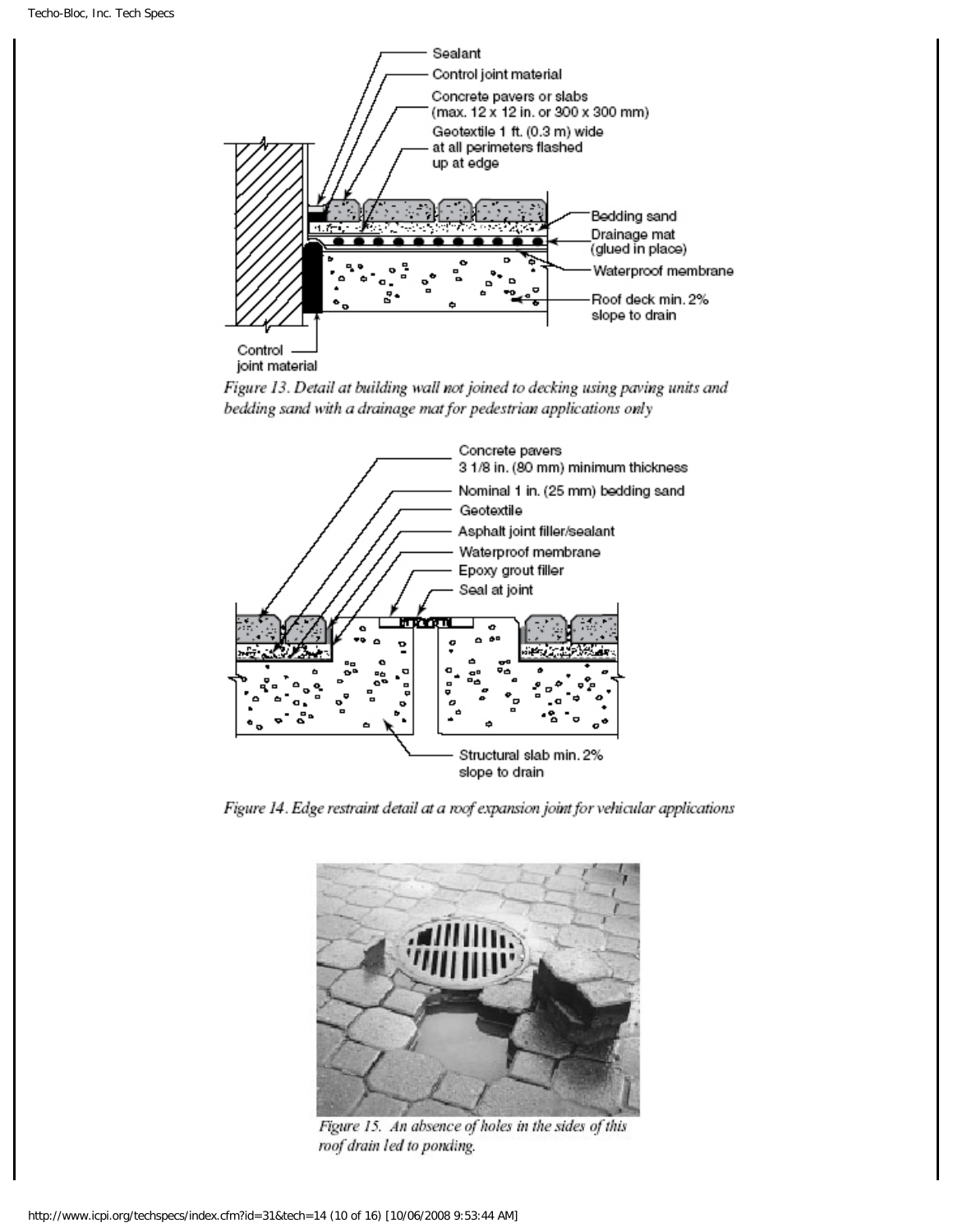**Detailing for movement for vehicular applications**--Figure 14 details an expansion joint in a roof application subject to vehicles such as a parking struc ture. Although compression seals can be used, this assembly uses a strip seal for bridging the joint. The ends of the concrete deck are formed as edge restraints to hold the concrete pavers in place.

**2 3 / 8 in. (60 mm) vs. 3 1 / 8 in. (80 mm) thick pavers for vehicular applications**--Most vehicular applications with pavers are supported by a concrete structure. The support from such a structure is often is used as rationale for using pavers that are less than 3 1 / 2 in. (80 mm) thick. Thicker units render greater vertical and rotational interlock. Using concrete pavers less than 3 1 / 2 in. (80 mm) thick in vehicular of applications increases the risk of reduced surface stability by reduc ing horizontal and rotational interlock under turning and braking vehicles.

**Weight**--Concrete pavers, slabs and bedding materials exert substantial weight on roof structures. The structure supporting these materials should with stand dead and live loads. The advice of a structural engineer should be sought to assess the capacity of the roof and tolerable deflections from paving-related loads especially when units are added to an existing roof deck structure. The weight of paving units can be obtained from manufacturers for the purposes of cal culating loads. Bedding sand (1 in. or 25 mm thick) weighs approximately 10 lbs. per sf (49 kg/m *2* ).

**Resistance to wind uplift**--The designer should consult Loss Prevention Data for Roofing Contrac tors Data Sheets published by Factory Mutual (FM) Engineering Corporation (15). Data Sheets 1-28 and 1-29 provide design data including the minimum pounds per square foot (or kg/m 2) of paving unit weight required for resistance to wind uplift. The FM charts consider wind velocity pressure on roofs at various heights in different geographic locations. Design pressures are then compared to the type of roof construction, parapet height and the whether the pav ing units have tongue-and-groove, beveled joints, or are strapped together. Some high wind regions may have local building codes with additional weight requirements for paving units, especially on high-rise buildings.

**Slope for drainage**--A flat or "dead level" roof, i.e., one with no pitch, should never be designed. A dead level roof does not drain, creating a high risk of leaks in the waterproofing, as well a potential satura tion of bedding sand (when used). The membrane will be exposed to continual standing water and ice that accelerates its deterioration and increases the potential for leaks. Likewise, paving units and bedding materi als in constantly standing water subject to many freeze and thaw cycles will experience a decrease in their useful life. Regardless of the deck substrate, it should be built with a minimum 2% slope to drain. This may be dif ficult to achieve with certain decks sloping toward area drains and some decks are built flat and then a topping applied to achieve slopes. The designers should take every opportunity to use deck systems that enable construction of a minimum 2% slope as some toppings are not waterproof and flat roofs will eventually leak.

**Slopes for pedestrians and vehicles** --The maximum slope is constrained by the need for a com fortable walking surface and the maximum percentage is typically 8% (4.5°). For driving surfaces, the maxi mum recommended slope should not exceed 20% (11°) and ideally should not exceed 8% as such sur faces often will often see pedestrian use. For slopes exceeding 4% with exposure to vehicles, consideration should be given to using bituminous-set rather than sand set systems.

**Roof drains**--Depending on the design, roofs are drained at their edges and/or from the interior with roof drains. When roofs decks are loaded with dead and live loads, they will deflect. Continual deflection over time results in deformation of the roof. This movement can make drain inlets or scuppers adjacent to columns or on frame lines at the perimeter the highest points of the roof. Therefore, sufficient pitch to the roof that accounts for such deflections is essential to continual drainage. In addition, the surface of the paving should be a minimum of  $3/16$  in. (5 mm) above the inlet of roof drains. When sand or aggregate is used for bedding or fill, it is essential that holes be in the sides of drains to allow water to escape the bedding sand. The bottom of the holes should be at the same elevation as the top of the waterproof membrane. As previously noted, drains should be wrapped in geotextile to prevent loss of bed ding material through the drain holes. Figure 15 illustrates ponding around a parking deck roof drain that didn't have drain holes in its sides to drain subsurface water. Figures 16 and 17 illustrate a possible drain solution with holes for a pedestrian roof and parking deck. For paving slabs with pedestals, the slabs generally are located over roof drains, or are cut to fit around drains (see Figure 5). Bitumen-set assem blies require holes in the sides of the drains to remove water that may collect below the paving units. Bitumen and neoprene must not be allowed to clog roof drains or holes on their sides during installation.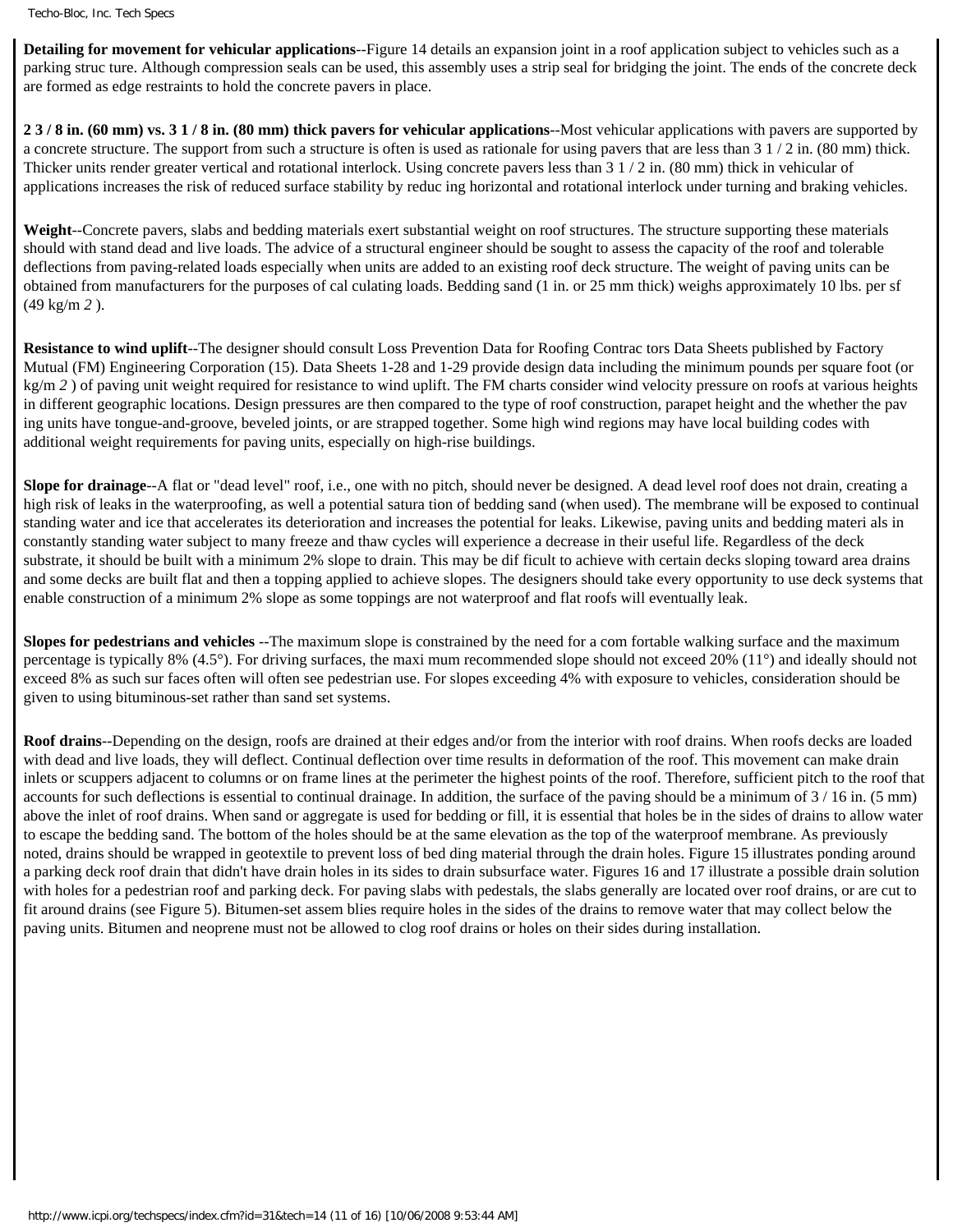

Figure 16. A drain detail for a pedestrian plaza deck over habitable space.



Figure 17. A drain detail on a vehicular roof application.

**Raising elevations**--New and rehabilitated roofs may require fill material for raising the paved surface so it conforms to adjacent elevations. The deck surface receiving the fill material should slope a minimum of 2%. Fill materials are typically concrete, asphalt, or open-graded base. The structure should be evaluated first by a structural engineer for its capability in taking the additional load. Lightweight concrete may be con sidered if there are load limitations. These fill materials are often placed over a water-proof membrane. Consideration should be given to using insulation and protection board over the waterproof membrane. Attention in detailing and during construction should be given to how the fill materials will meet vents, skylights and other protrusions in the roof without damage to them, their flashing, or to their water proofing. Opengraded bases will require geotextile under them to contain them. The fabric should cover all sides of the base. Dense-graded aggregate base fill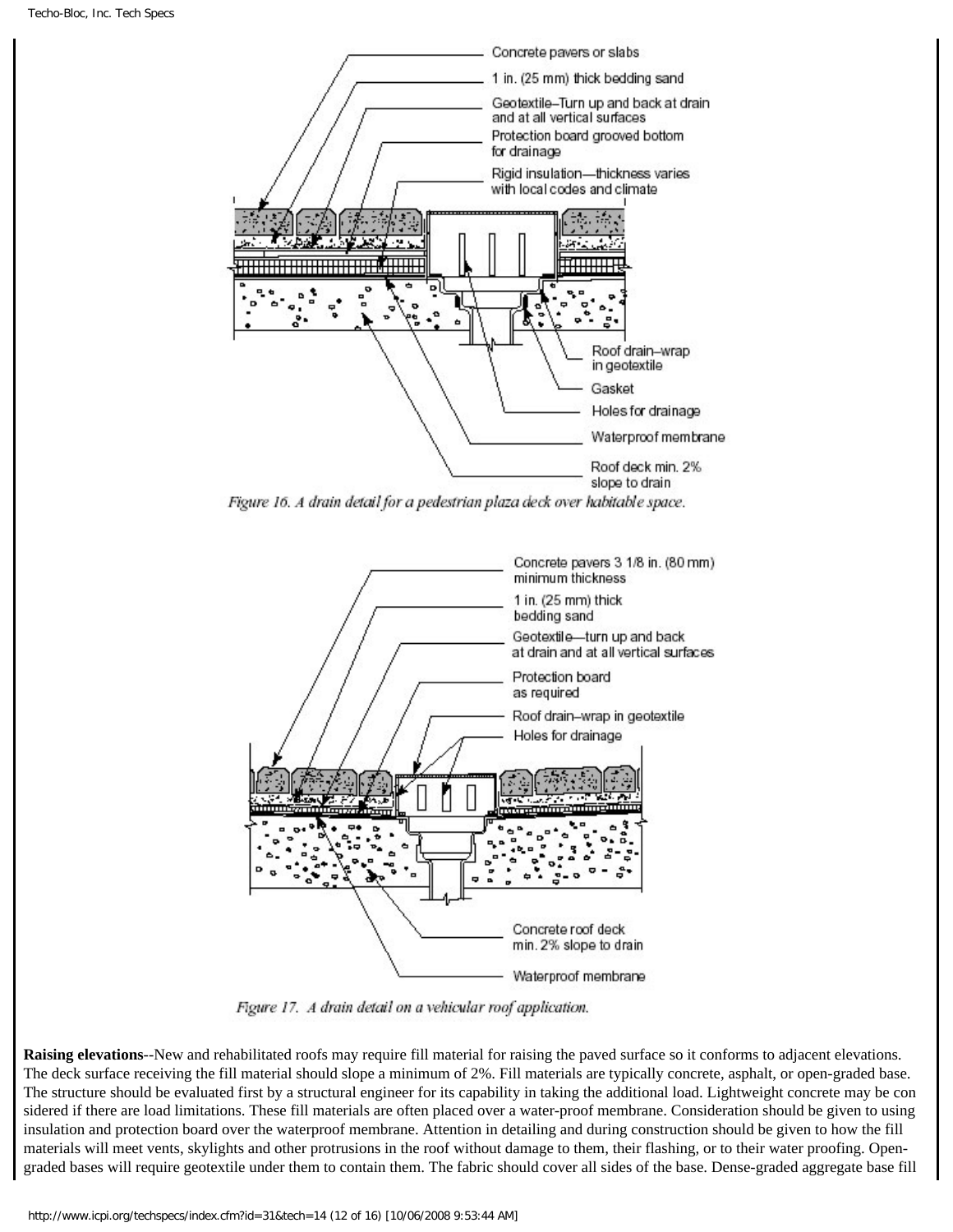materials are not recommended since water can collect at the bottom of the base and soften it. Over time, this condition can increase the potential for deformation of the base under repeated vehicular wheel loads. In addition, aggregate base materials can shed fine particles that, over time, can clog geotextiles and drains. Concrete, asphalt, or open-graded bases are preferred as fill materials since they do not deform when continually exposed to water. In addition, they seldom shed parti cles into the roof drains so they present a much lower risk of clogged geotextile and drains. Due to its high temperature at application, asphalt may not be compatible with some waterproof mem branes, insulation, or protection board. All fill materi als should be reviewed with the manufacturer for compatability with these components. Other important considerations are the minimum thickness to which the fill materials can be applied without cracking and deterioration from freeze-thaw cycles and salts. The design and selection of fill materials should address movement from temperature changes, vibration (if exposed to vehicles) and seismic activity.



Figure 18. A mechanical screed used to level bedding sand on a roof parking deck project.

Figure 19. Mechanical equipment used to install concrete pavers on a roof deck.

## **Construction Considerations**

Low slope roofs and waterproofing systems are gen erally installed by a specialty roofing subcontractor. A second subcontractor specializing in the installa tion of segmental paving supplies and installs bed ding materials, pedestals, pavers or slabs after the waterproofing is placed by the roofing contractor. Installation of protection board and/or drainage mat may be by the paving contractor or roofing contrac tor depending on the project specifications. Testing of the waterproofing for leaks and any repairs should be completed prior to starting the paving.

**Job Planning**--Roof jobs are typically built in a very limited space. There will be an additional expense of moving the paving units from the ground to the roof. Most roofs may not have space to store cubes of pavers and stockpiled sand, and if they did, they most likely do not have the structural capacity to withstand their concentrated weight. The advice of a structural engineer should be should be sought on assessing the maximum load capacity of the roof to safely support the weight, packaging and distribution of all materials deliv ered to the roof, or a crane used to lift them from the exterior. Forecasting delivery time for moving pavers to the roof, as well as sand, ped estals, saw(s), tools, geotextile and crew to the roof is a critical to accurately esti mating roof projects. Labor functions and costs must be tracked on each proj ect for use in future bids. For example, additional time and expense may arise from the need for the paving contractor to place temporary protection on the waterproof membrane to prevent damage during construction. A one-story parking garage may allow all materials to be driven onto and delivered quickly to the roof. A multi-story parking garage with pavers on the top floor may have a 6 ft - 6 in. (2 m) ceiling height that will not allow delivery of pavers and sand in large trucks. Trucks with a low clearance will be needed to move materials through the structure and to the roof, or craned to the roof. The packaging of most concrete pavers and slabs allows their transport to the roof via elevator or crane during construction. Roof access, construction scheduling, the capacity of the roof to withstand loads from packaged materials, and reduction of labor costs will dictate the economics of using a crane to transport materials to the roof. The roofing contractor often handles this. In some cases, an elevator may be the only means of transport. An example of using only an elevator to move crews, tools and materials was to the observation deck on the 86th floor of the Empire State Building in New York City (Figure 1) where the deck was rehabilitated with concrete pavers. The layout of paving slabs can be more demanding than the layout of interlocking concrete pavers. Some designers prefer joint lines to be located in particular places such as centered at columns or staircases. Careful planning of the layout will spare wasted cuts and adjusting the pattern on site to conform to the drawings and design intent. Sometimes railing posts along the perimeter of a roof may require coring holes in paving slabs to fit around them. In addition, paving units may need to be cut to fit against moldings and other protrusions from parapets. The location of the pattern and cutting should be anticipated in advance of the construction.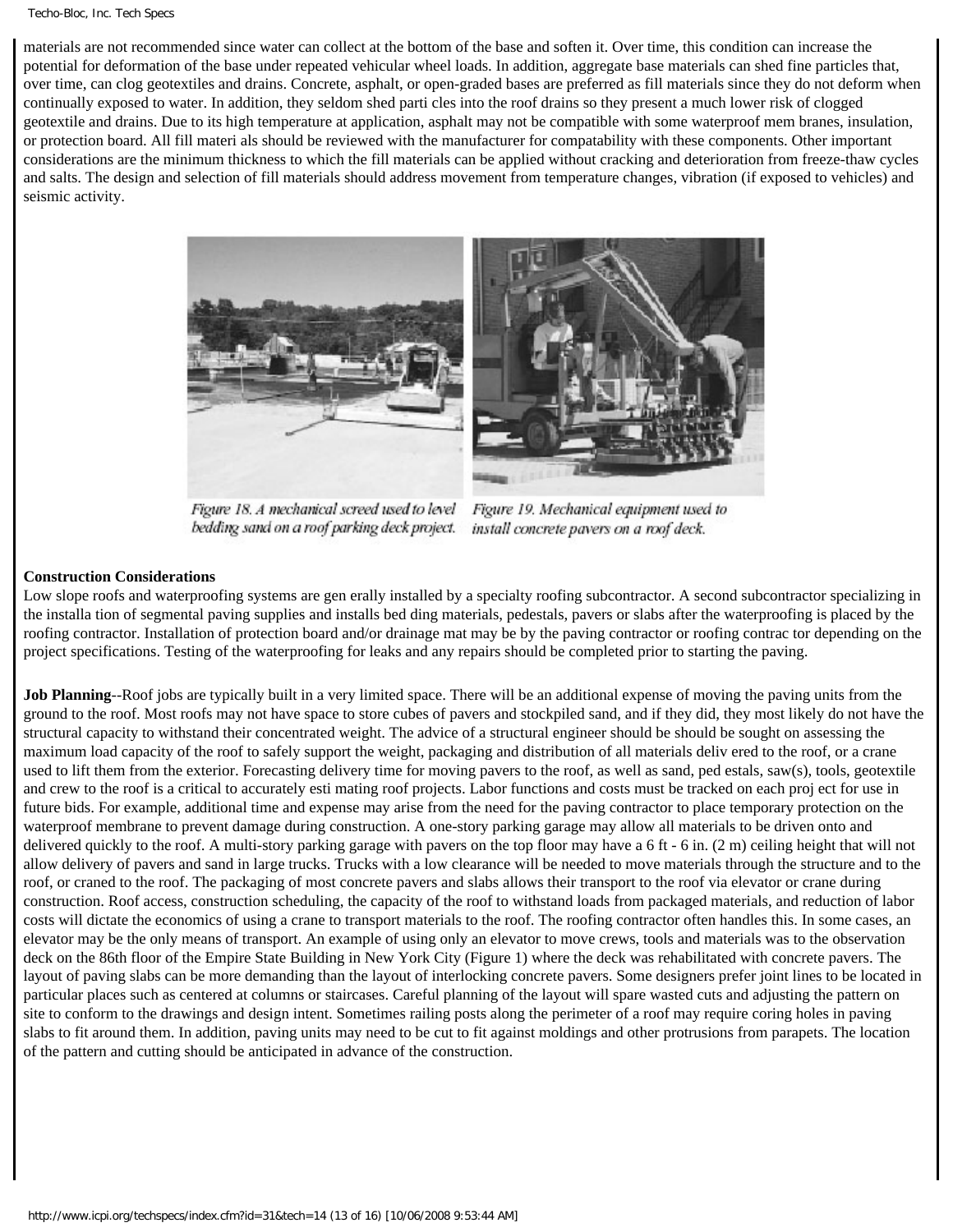

Figure 20. Vacuum assisted mechanical equipment for installing paving slabs.

**Installation of bedding sand**--After placing the geotextile, the bedding sand is screeded using screed bars and a strike board to 1 in. (25 mm) thickness. Mechanical screeders may be used on large deck jobs as shown in Figure 18. This shows 40,000 sf (3,715 m 2 ) of pavers on a concrete parking deck next to a condominium housing project. Once the bedding sand is screeded, the pavers are compacted into the bedding sand. Sand is spread, swept and vibrated into the joints with at least two passes of a plate compactor. Excess sand is removed upon completion of compacting. For larger than 12 in. x 12 in. (300 mm x 300 mm) slabs, bitumen or pedestals are recommended as the preferred setting methods rather than a sand bed. If placed on bedding sand, larger slabs tend to tip and tilt when loads are placed on their corners. Pedestals and bitumen are more stable assemblies for pedestrian applications. When compacting paving slabs with a plate compactor, using "add-on" rollers on this equipment should be considered to help eliminate risk of damage. Some jobs may require slabs to completely cover the roof right up to the parapets and protruding vents. If full slabs do not fit next to vents and parapets, the slabs are saw cut and placed on pedestals next to them.

**Mechanical installation**--Roof decks can be built by mechanically placing the paving units. Figure 19 shows a parking deck being installed with mechan ical equipment. Slabs can be installed with vacuum equipment that relies on suction to grab and place each unit. See Figure 20. For most jobs, these kinds of equipment can not run directly on the waterproofing. They must run over installed concrete pavers. Therefore, a starting area of pavers may need to be placed by hand and the equipment placed on it to continue the paving. Further information on mechanical installation is found in ICPI Tech Spec 11--Mechanical Installation of Interlocking Concrete Pavements. Regardless of the installation method, all federal, provincial, state and local worker safety rules should be followed for fall protection of crews working on roofs.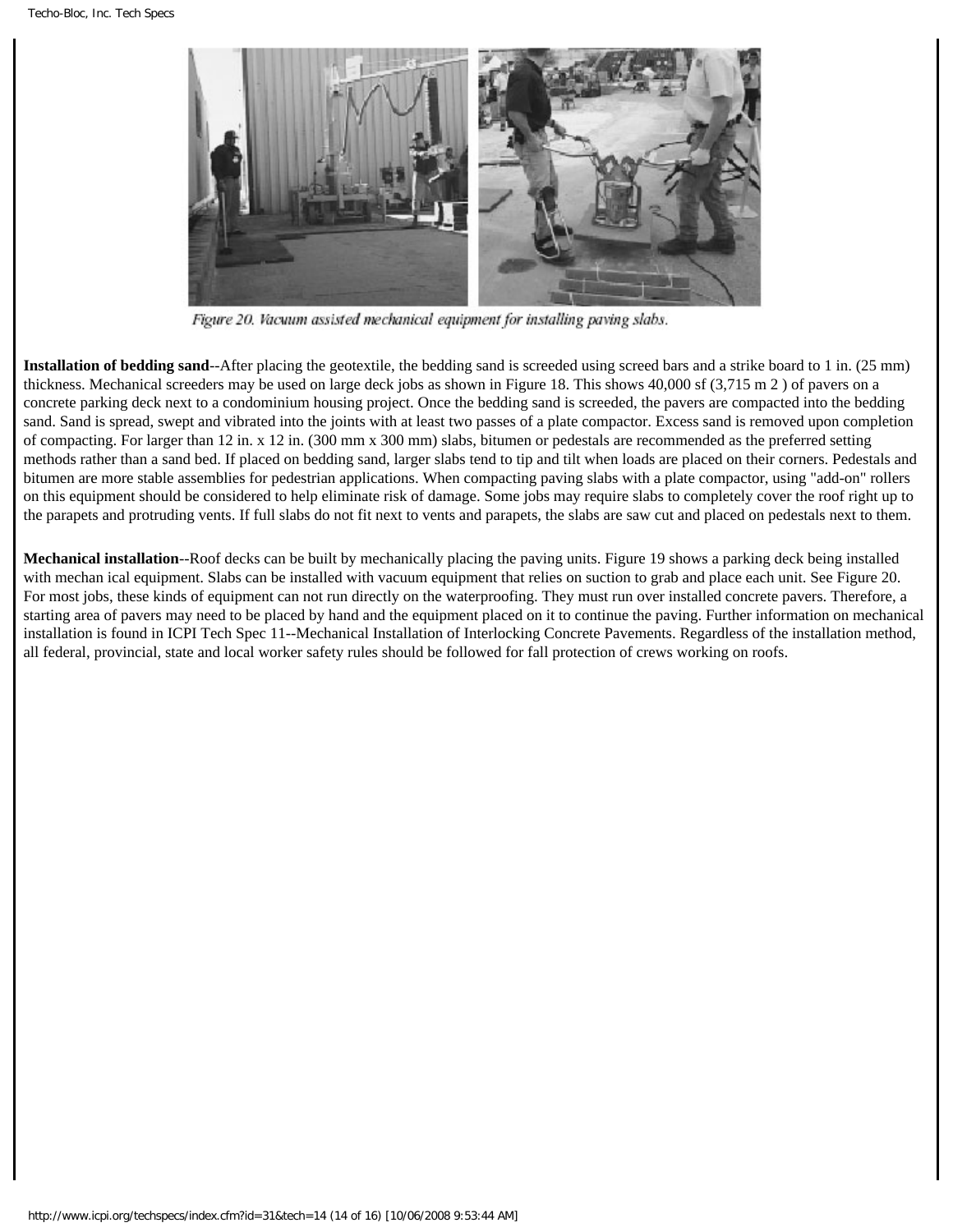Figure 21. The plaza area around Scope Center in Norfolk, Virginia, (left) and one side of the Alamo Dome (right) in San Antonio, Texas, include roof plaza decks surfaced with concrete pavers.



## **References**

1. ASTM C 936, Standard Specification for Solid Concrete Interlocking Paving Units , American Society for Testing and Materials, Vol. 04.05, Conshohocken, Pennsylvania, 2007.

2. CSA A231.2, Precast Concrete Pavers, Canadian Standards Association, Rexdale, Ontario, Canada, 2006.

3. CSA A231.1, Precast Concrete Paving Slabs , Canadian Standards Association, Rexdale, Ontario, Canada, 2006.

4. For a copy of this draft contact ICPI.

5. ASTM C 1491, Standard Specification for Concrete Roof Pavers , Vol. 04.05, American Society for Testing and Materials, Conshohocken, Pennsylvania, 2003.

6. MacElroy, William P. and Winterbottom, Daniel, "Up on a Pedestal," Landscape Architecture magazine, American Society of Landscape Architects, Washington, D.C., January, 2000, pp. 66 - 80.

7. ASTM C 33, Standard Specification for Concrete Aggregates , American Society for Testing and Materials, Vol. 04.02, Conshohocken, Pennsylvania, 2007.

8. CSA A23.1-2000, Concrete Materials and Methods of Concrete Construction , Canadian Standards Association, Rexdale, Ontario, Canada, 2004.

9. ASTM D 448, Standard Classification of Sizes for Aggregates for Road and Bridge Construction , American Society for Testing and Materials, Vol. 04.03, Conshohocken, Pennsylvania, 2003.

10. ASTM D 1621, Standard Test Method for Compressive Properties Of Rigid Cellular Plastics , American Society for Testing and Materials, Vol. 08.01, Conshohocken, Pennsylvania, 2004.

11. Gish, Laura E., Editor, Building Deck Waterproofing , STP 1084, American Society for Testing and Materials, Conshohocken, Pennsylvania, 1990.

12. Herbert, R. D., Roofing - Design Criteria, Options, Selection , R. S. Means Company, Inc. Kingston, Massachusetts, 1989.

13. ACI Manual of Concrete Practice , American Concrete Institute, Farmington, Michigan, 2008.

14. Cairns, John E., "Paving of Concrete Roof Decks," in Proceedings of the Sixth International Conference on Concrete Block Paving , Japan Interlocking Concrete Block Pavement Engineering Association, Tokyo, Japan, 2000, pp. 419-426.

15. Loss Prevention Data for Roofing Contractors , Factory Mutual Engineering Corporation, 1151 Boston-Providence Turnpike, Norwood, Massachusetts 02062-9012, 2000.